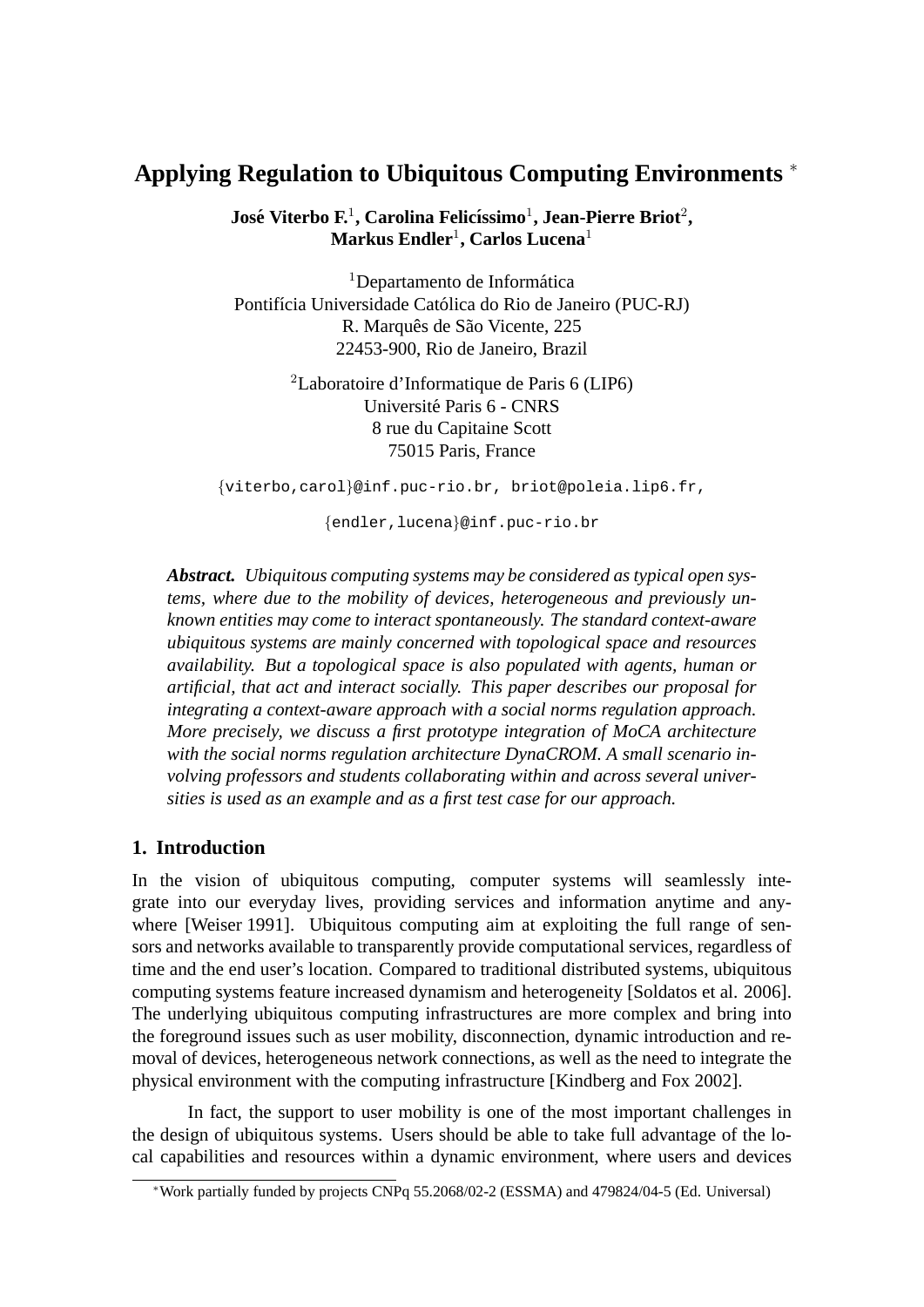frequently enter and leave that environment, and resources (e.g. available bandwidth) change [Sousa and Garlan 2002]. The environment should support automated adaptability using policies that govern the behaviour and interactions among users and applications [Harroud et al. 2004].

The standard context-aware approach to design and construct ubiquitous systems usually focuses on two dimensions: the topological space (e.g., to represent rooms, locations) and the resources (e.g., when battery is low or when network is overloaded). But space is also a social scenario for the interaction of agents — human and artificial —, where social rules should be applied and influence the interaction process. Thus, our main goal is to extend common support for ubiquitous computing with means of managing the social context, through representation and management of social norms.

Ubiquitous systems, as typical open systems, may contain dynamically interacting components engaging in complex coordination protocols. In such kind of systems, entities, human or artificial, communicate with each other as a means of interacting either to cooperate or to compete. Since there is no prior knowledge of which agents will enter in the environment and interact with all others, it is not feasible to implement all possible interaction behaviours into the agents. For this reason, a law enforcement approach should separate the rules from the entitie's implementation, making them explicit [Paes et al. 2004].

This work proposes a system that applies regulatory mechanisms to coordinate the interaction among heterogeneous entities in an ubiquitous computing scenario. The next section discusses the current ubiquitous support to applications and users. Section 3 presents our scenario. In Section 4, we discuss our approach. Section 5 presents the architecture of our system. In Section 6, we present a case study scenario. In Section 7 we show the implementation status. Finally, Section 8 brings the conclusions about the proposed system and future work.

# **2. Related Work**

Several proposals have already been presented to support service providing and applications in ubiquitous systems [Johanson et al. 2002, Sousa and Garlan 2002, Rudolph 2001, Soldatos et al. 2006], but up to now, most of them have been concerned with the topological aspects of resources distribution. Interactive Workspaces [Johanson et al. 2002] project, for instance, concentrates in the human interaction with devices and large high resolution displays. Services and devices indicate their presence posting short duration events in an event queue related to a given physical space. Any entity may query that queue to find out available services inside an area of interest, based only on the service description.

Another system, the Oxygen [Rudolph 2001] project, foresees a future in which computational power will be freely available anywhere, as oxygen in the air we breathe [Saha and Mukherjee 2003]. The project proposes a user-centric support for ubiquitous applications, emphasizing specially the automatic and personalized access to information, adapting applications to users preferences and necessities as she moves through different spaces [Soldatos et al. 2006].

We may also cite the Aura [Sousa and Garlan 2002] project, which is based on the idea of a personal information aura that spreads through portable devices and fixed com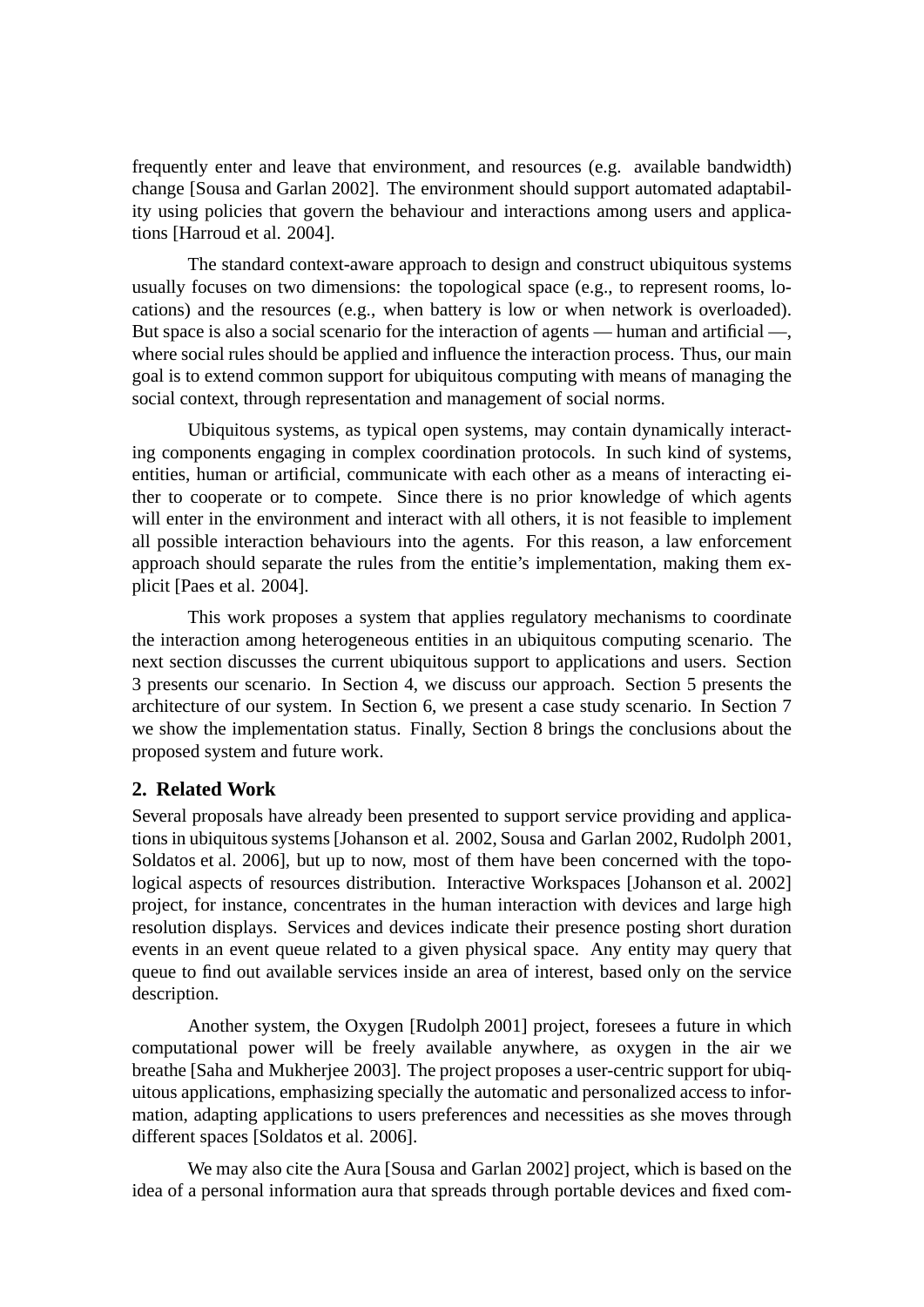puters around a user [Saha and Mukherjee 2003]. Aura provides a software architecture that monitors an application and guides its dynamic changes, thus providing opportunities to adapting it to variable resources, users mobility, changes in users needs and system failures [Soldatos et al. 2006]. In practice, when a user moves through different spaces, the tasks she is undertaking are carried with her with the use of local resources.

Finally, ACAI [Harroud et al. 2004] presented an approach for supporting mobile ubiquitous applications based on a framework that provides necessary features and services to facilitate the building of context-aware mobile applications. The framework uses semantically modeled policies to adapt the application behaviour dynamically based on context information. Policies are represented semantically to help achieve common undertanding across different domains and to allow inference for automating the process of generating implicit policies.

#### **3. Scenario**

As a typical scenario to exemplify our approach we consider two universities in two different countries, for instance, PUC-Rio, in Brazil, and LIP6, in France. We assume that both organizations have a location service capable of determining the position of a user — who carries a mobile device — inside the organization. This information is given in terms of symbolic location, which associates a name with each of the smallest areas distinguishable by the location service. Those atomic spaces may be classrooms, laboratories, seminar rooms, offices, corridors, etc. Although each of these spaces is distinct and has an exclusive geographical position, some of them have identical functions.

People who populate those environments are assumed to be associated with these organizations, e.g. as teachers, students or administrative staff members, or may be just passing by. We further assume that the two organizations have some sort of cooperation, so that a member of one institution may be a temporary visitor at the other institution.

Each person in this scenario carries a mobile device connected to a wireless network and where he runs applications that access different available services, some of which may be subject to location-based regulation. For instance, when a lecturer enters a classroom of his university, he can use a specific client application to access a datashow within that same place, but if he is in a classroom of another university he can't. A student in that same university may interact with his teacher and other students through a chat client when he is inside a classroom, but as soon as he leaves the room the service is turned off. These functionalities would be useful to implement an application to automate classrooms, for instance. On the other hand, we can think of regulation also to impose automatic restrictions to applications, according to the specific norms of a institution. For example, a student may receive some messages as he walks along the university corridors, but when he enters the office of a lecturer his messages will be cached to be delivered after he leaves. These are some examples in which services are provided according to norms that depend on the semantic location of a user and his relationship with that institution.

#### **4. Our Approach**

In this work, we assume that an open multi-agent system (MAS) is a system that puts together a set of heterogeneous agents whose actions may deviate from the expected behavior in a context. A regulated (or normative) open MAS provides norms that support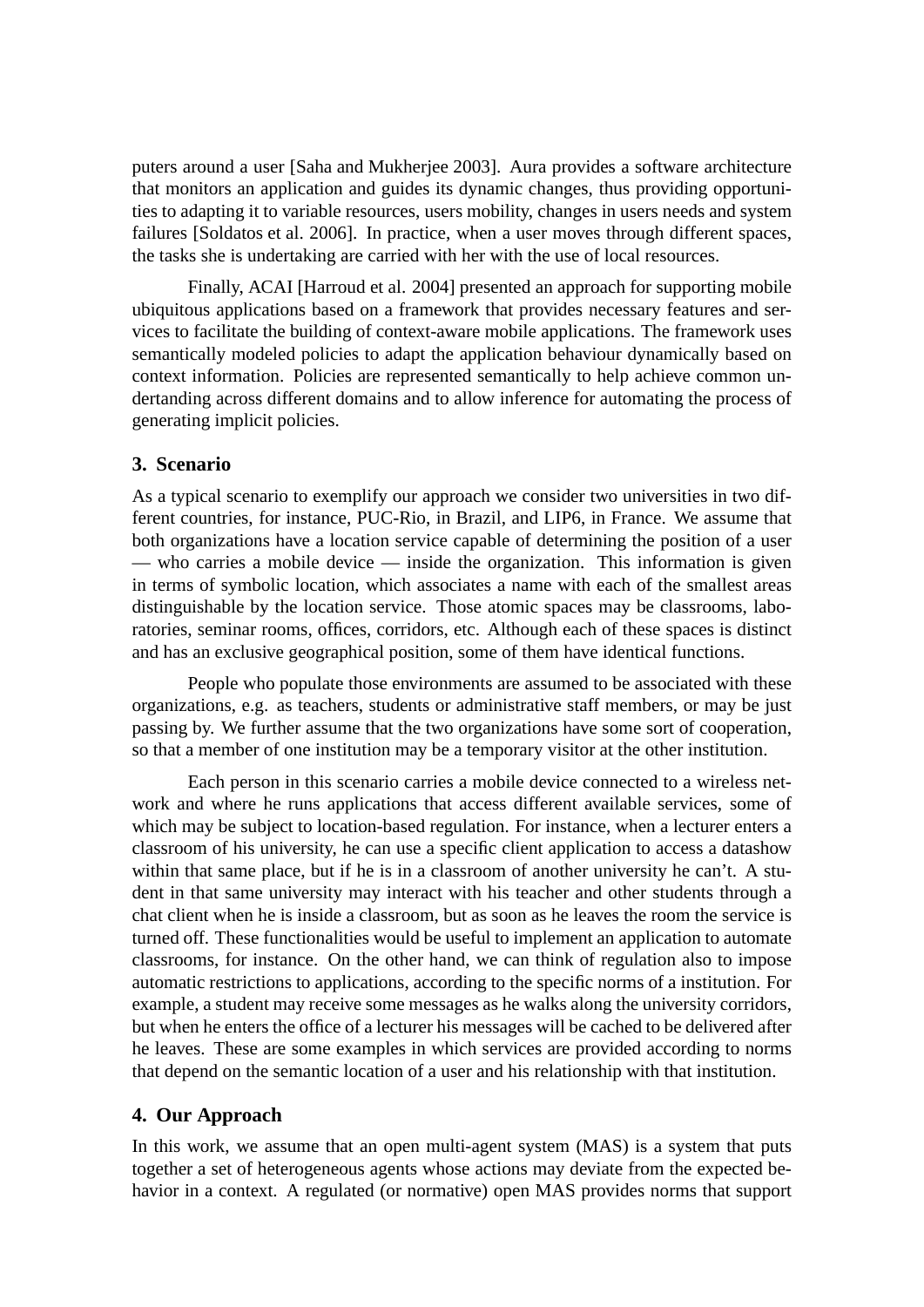regulation over the agent's actions. In this scope, a norm model is used as means to formalize norm regulations. In addition, we think that the model must also provide a rule support mechanism to assist the regulation of agents during system execution, and that this mechanism should be flexible, easy to operate, and permit that norms be created, deleted and modified at runtime [Felicíssimo et al. 2006a].

Note that actual regulation by agents can take two forms. In the first approach, agents use the information about current norms (actual norms associated to an agent may dynamically change depending on its location, role, etc.) as an additional criterium to decide what to do (action selection). An example is the BOID architecture, extending a BDI (Belief, Desire, Intention) architecture with Obligations [Broersen et al. 2001]. In the second approach, agents are considered as black boxes and an external mediation mechanism enforces that interactions or actions follow the norms. An example is the XMLaw architecture for enforcing agent interactions through a mediator which blocks prohibited messages, and may generate new messages in case of obligations [Paes et al. 2004]. Our proposal is in fact generic and may be integrated with both approaches. Meanwhile in current implementation and current scenario, we used the first approach. Integration with the second approach will also be considered in the future.<sup>1</sup>

We believe that in the same way a regulation mechanism may be used to control the interactions among entities in a open system, it could also be used to control the interactions among entities of an ubiquitous system. In such case, users carrying mobile devices can walk through different environments, and in each of them the software entities running at her devices will have to interact with different entities, each responsible for a given set of services restricted to the current environment.

To know the entities that populate a environment at each moment, this system will need to receive context information concerning the devices involved, that is, the location of each device used in the system. MoCA (Mobile Collaboration Architecture) [Rubinsztejn et al. 2004] is an architecture that supports the development of contextaware applications for mobile computing. Among other context information that it provides, MoCA delivers the location information of a mobile device inferred from the signals received from 802.11 network access points. This makes it appropriate to be used as a location information provider for indoors environments.

As our norm model we use the DynaCROM [Felicíssimo et al. 2006a] approach. This model considers four general scopes of norms: Environment, Organization, Role and Interaction. Environment norms are applied to all agents from a regulated environment. Organization norms are applied to all agents from a regulated organization. Role norms are applied to all agents playing a regulated role, and finally, Interaction norms are applied to all agents involved in a regulated interaction. These regulatory scopes have their semantic explicitly represented in an generic ontology [Felicíssimo and Lucena 2005], in which they are represented by the basic classes Environment, Organization and Role. For each case, the generic ontology has to be extended and instantiated, with the creation of specific subclasses, instances and properties related to each class. For example, we can think of University and High School as subclasses of Organization, and PUC-Rio as an

<sup>&</sup>lt;sup>1</sup>"Do we change the structure of the corporation? — And it is obviously in the long term — Or do we try to regulate its behavior through, say, environmental laws, labour laws, human rights laws? I think we need to be doing both."[Bakan 2003]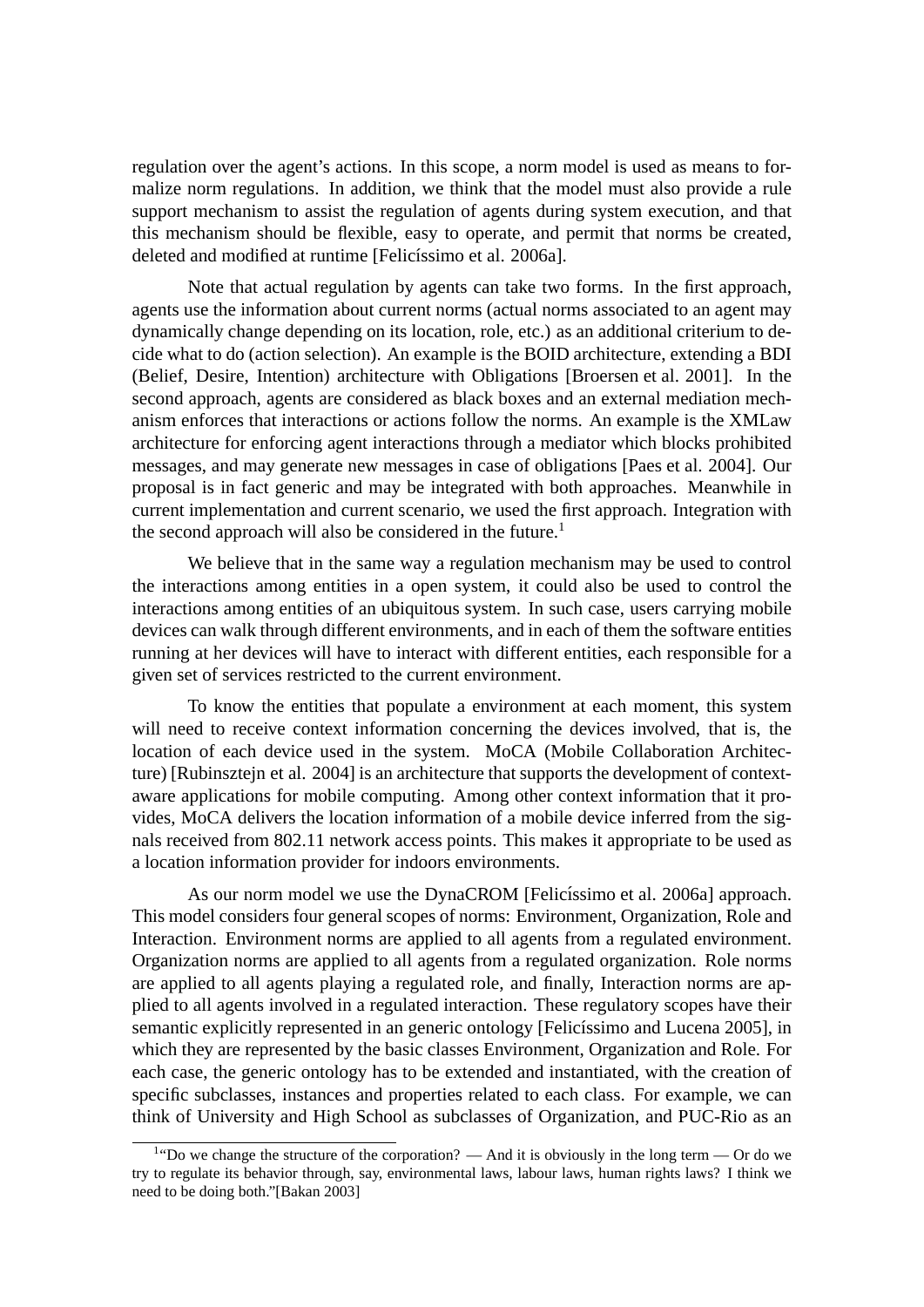instance of the subclass University. Or Country and City as subclasses of Environment and Brazil as an instance of the subclass Country.

In our approach, while the Environment scope has a topological semantics, Organization, Role and Interaction scopes account for the social aspect, all at the same level, i.e. there is no preestablished priority for the enforcement of norms. The Environment describes physical spaces, places such as buildings or rooms, but specialized classes may be associated to specific spaces with common norms in different organizations, a classroom, for instance. The Organization describes some social structure or institution, like a university, a company, or a department. As these scopes are orthogonal, they may be intertwined, i.e, the relationships between subclasses and instances of the basic classes may be defined freely. For example, we may have a classroom 511 (Environment instance) at PUC-Rio (Organization instance), in Brazil (Environment instance), and a classroom 27 (Environment instance) at LIP6 (Organization instance), in France (Environment instance). A Role may have specialized classes that indicate some social role valid across organizations and environments. For example, Marie, who is a student (Role instance) from LIP6, may be visiting PUC-Rio and attending a meeting at classroom 511. Each of these context instances may have some norms associated to them. Rules of composition describe how these norms may be considered to infere a final set of norms that are applicable in a given situation.

## **5. Architecture**

We present a MAS in which we use DynaCROM, a regulatory mechanism that supports the dynamic composition of norms based on rules, to guide and coordinate the interaction among the users' agents and the service providers. For handling the context information necessary to implement this system, we used MoCA architecture and MoCA/MAX extension. Our proposed architecture is detailed in the following subsessions.

## **5.1. The MoCA architecture**

The MoCA architecture [Rubinsztejn et al. 2004] provides support for developing and executing distributed context-aware applications, particularly those that comprise mobile devices interconnected through wireless infrastructured LANs (802.11b/g). The services provided by MoCA support the collection, distribution and processing of context information acquired directly from the mobile devices or inferred through context services. In addition, MoCA offers a set of APIs to support the design and implementation of contextaware applications that use the MoCA services.

In Figure 1 we see the three main components of MoCA. A service called Monitor must execute on each mobile device to collect raw context data. The Context Information Service (CIS) is responsible for collecting, storing and processing this raw data, and the Location Inference Service (LIS) is responsible for inferring the location of a mobile device from the information about RF signal patterns received from reference points [Nascimento et al. 2006].

Besides context management, CIS and LIS also implement APIs to access context information from applications, allowing clients to register their interest in specific context states (involving one or several context variables) modeled as logical expressions,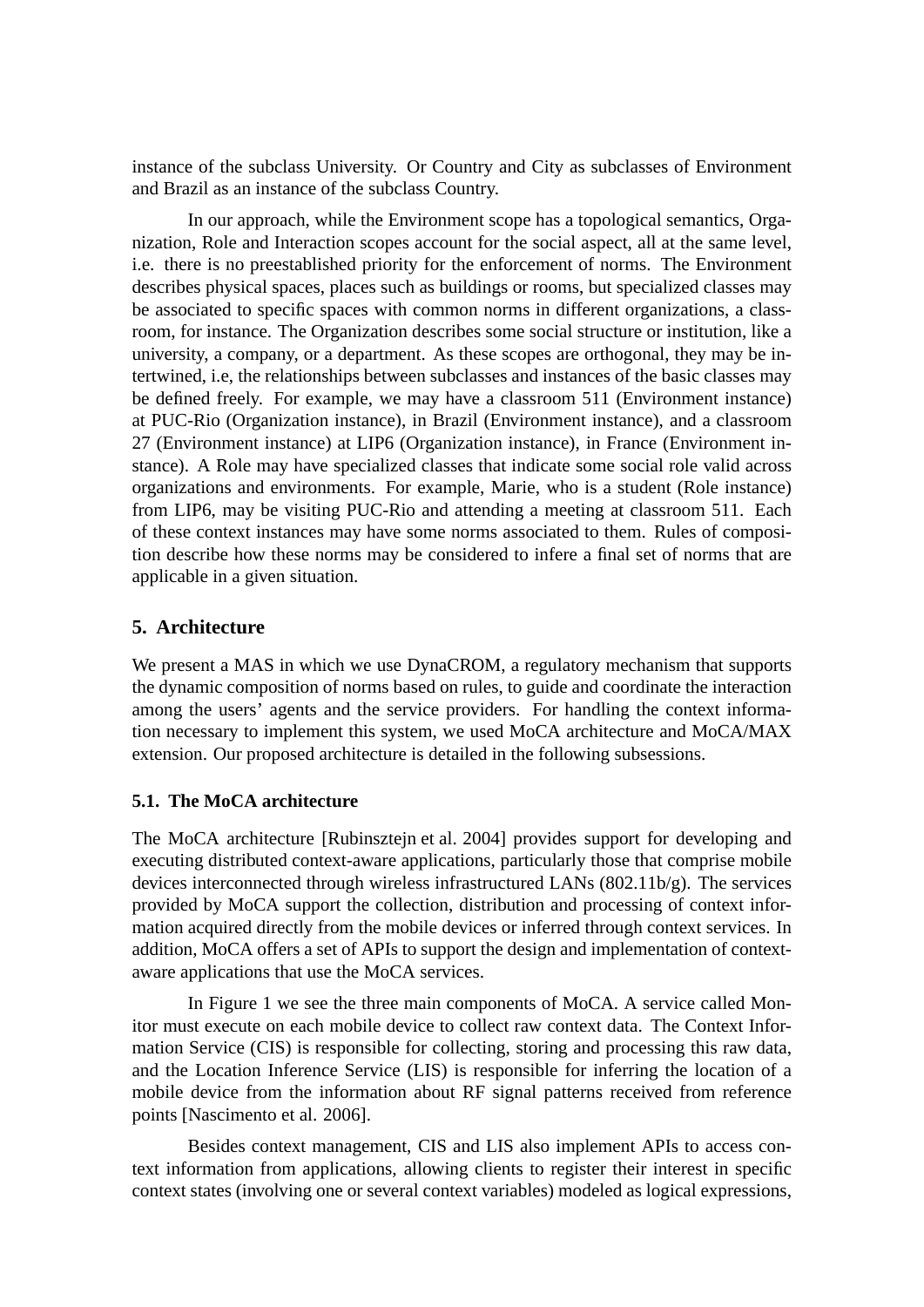and to be asynchronously notified whenever the corresponding context-expression is satisfied [Sacramento et al. 2004]. This functionality reduces the cost to build client applications, since they don't have to manage the context information delivery.



**Figure 1. Architecture of the proposed system**

## **5.2. JADE and MoCA/MAX**

For the development and deployment of multi-agent systems, an integrated and distributed control environment is necessary to provide the basic services and functionalities defined by the software agents paradigm. JADE (Java Agent DEvelopment Framework) is one of the most popular available middlewares that provide such an environment [Bellifemine et al. 2001]. A JADE platform comprises one or more agent containers executing on one or more hosts interconnected by a data network. Each container provides the proper environment for the creation and execution of one or more agents.

To be able to create context-aware applications using JADE and MoCA in a simpler way, we developed a MoCA extension called MoCA/MAX (MoCA/Multi-Agent eXtension). The middleware resulting from the conjunction of JADE and MoCA/MAX facilitates the development of applications built upon the JADE framework and required to use context information provided by MoCA. Agents interested in context information communicate with MoCA/MAX, to query or subscribe for context information exchanging ACL-messages. Figure 1 shows the main agents of MoCA/MAX: the Advertisement Agent (AA), the Context Management Agent (CMA) and the Location Management Agent (LMA). The AA acts as an interface between CMA/LMA and the agents requiring access to context information. This agent represents a unique and well-known address within the platform to where context consumers must send messages asking for information. The AA forwards to CMA the messages related to requests for a device's computational context managed by CIS, and forwards to LMA the messages about a device's location information inferred by LIS. The reply messages from CMA and LMA are also first sent to AA, which then forwards them to the requesting agents.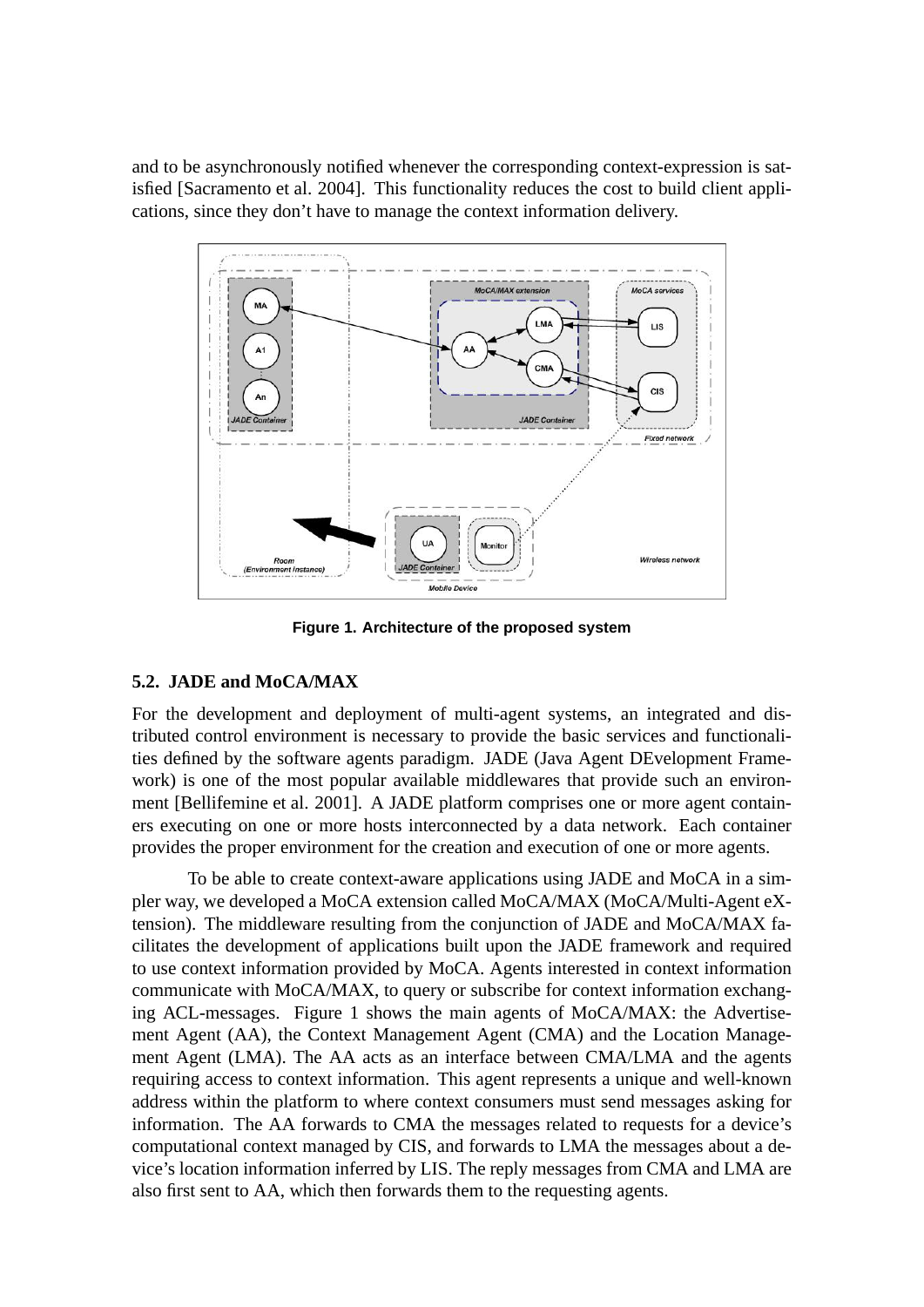#### **5.3. DynaCROM**

We have extended the DynaCROM ontology [Felicíssimo et al. 2006a] to comprise new relations among the basic classes. As the first three regulatory scopes, Environment, Organization and Role, are non-hierarquical, we proposed the extended ontology depicted in Figure 2. In our proposal, an Environment may have different dimensions, and the smallest dimension defines a active space where a set of resources (devices and services) is controled by a monitor agent that will regulate the interaction among these resources and the agents representing the users that come into this active space. A small size instance of an Environment may be an active space inside an Organization instance (property *is-LocatedIn*), on the other hand an Organization instance may be located in a large size instance of an Environment (property *isIn*). This Environment intances describe not only physical spaces, but also some kind of functional spaces that are common in different organizations (for instance, a classroom is the same kind of space both at PUC-Rio, in Brazil, or at LIP6, in France).



**Figure 2. Extended ontology scheme**

A Role may be functionally associated with a specific Organization (property *is-PlayedIn*). On the other hand, the property "isInside" defines the physical position of a role inside an Environment instance, which is intrinsically related to a symbolic region provided as location information by the MoCA services. While the ontology may have norms associated to each instance of its different classes and subclasses(property *has-Norm*/), the way in which these norms are composed to infer the set of applicable norms is described by a set of rules. A rule inference engine reads the data associated with the instances of the normative ontology and, based on the rules of composition, produces the set of norms applicable to a given situation [Felicíssimo et al. 2006b].

As we show in Figure 1, in our proposed architecture, a Monitor Agent (MA) is responsible for a given space. It subscribes to the MoCA services (through MoCA/MAX)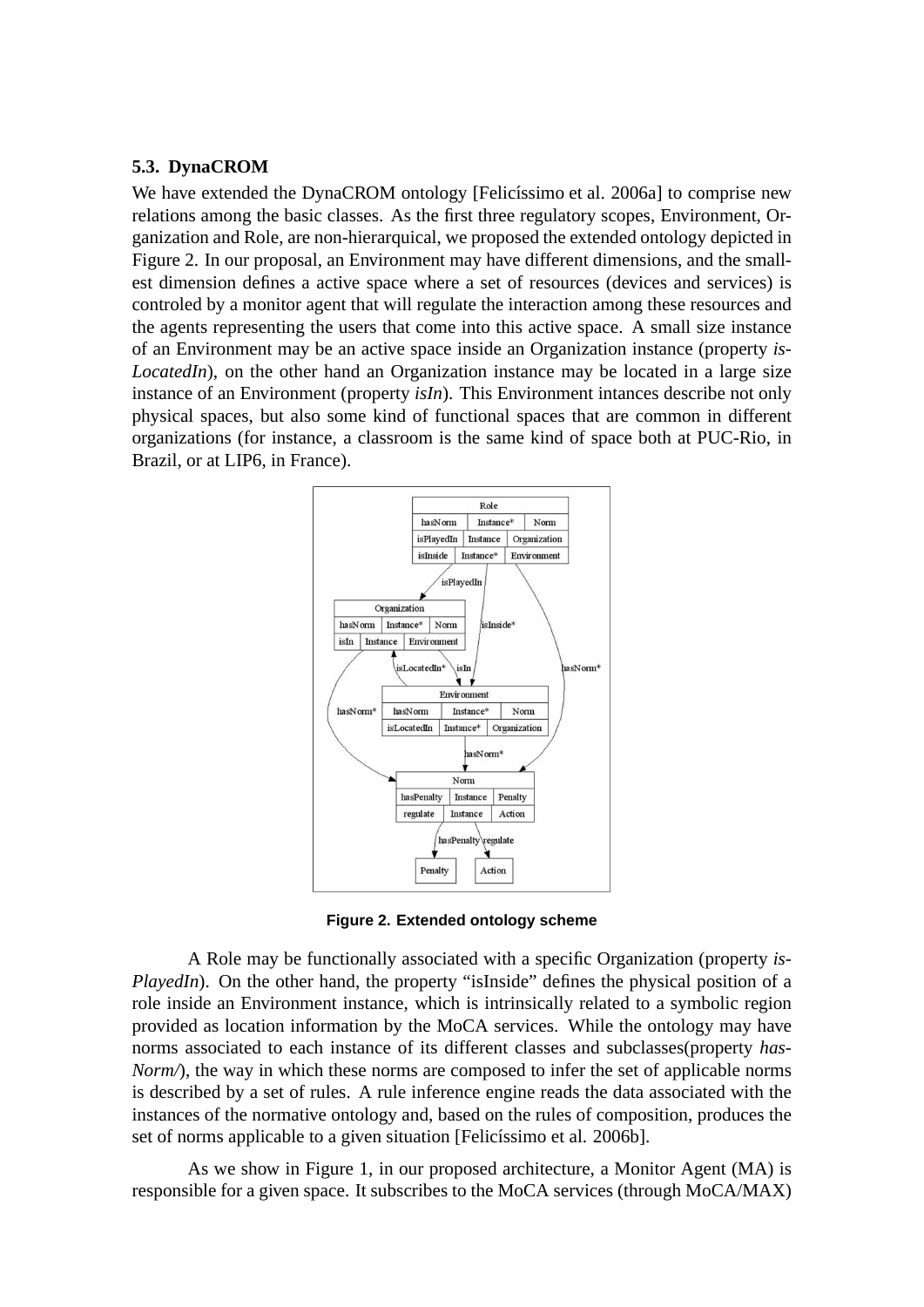to be informed whenever any User Agent (UA) — associated with a specific Role instance — comes inside (or goes outside) its supervised space. When any person enters (or leaves) that space, MoCA notifies the MA about this event, identifying the associated mobile device. Hence, using DynaCROM, this MA is capable of inferring the set of norms applicable to a given User Agent inside the monitored space, according to what is described in the ontology and in the specific set of rules. This set of norms will regulate the interaction among the UA and the agents responsible for providing the services available in that space  $(A_1$  to  $A_n$ ).



**Figure 3. Relationship between instances of our case study in a specific scenario**

## **6. Case Study**

The main idea of this case study is to provide specific situations to show the inference of the applicable norms based in complex rules, using the dynamic context information provided by the MoCA services. In the scenario described here, we consider several universities where we have some common Environments such as classrooms, professors' rooms, students' rooms, and so on. The Roles are played by professors and students who may go across different environments in the same university or in different universities. We specified all the presented norms by instantiating our normative meta-ontology. The ontology instance extended the meta-ontology with new concepts related to the representation of the interaction norms and roles. We then populated the ontology with instances of the existing classes and subclasses. For this case study, our University instances are PUC-Rio, in Brazil, and LIP6, in France. While in PUC-Rio we have Mr. Silva playing the role of a professor and Gabi as student, in LIP6 we have Mr. Lambert as a professor and Marie as student.

Marie, who is a computer science student at LIP6, is travelling to Brazil to spend one year at PUC-Rio as a visiting student. Before coming to Brazil though, she is giving a lecture in which she presents her study plans for the period. Figure 3 represents this situation, showing the relationships that are valid between instances for the specific scenario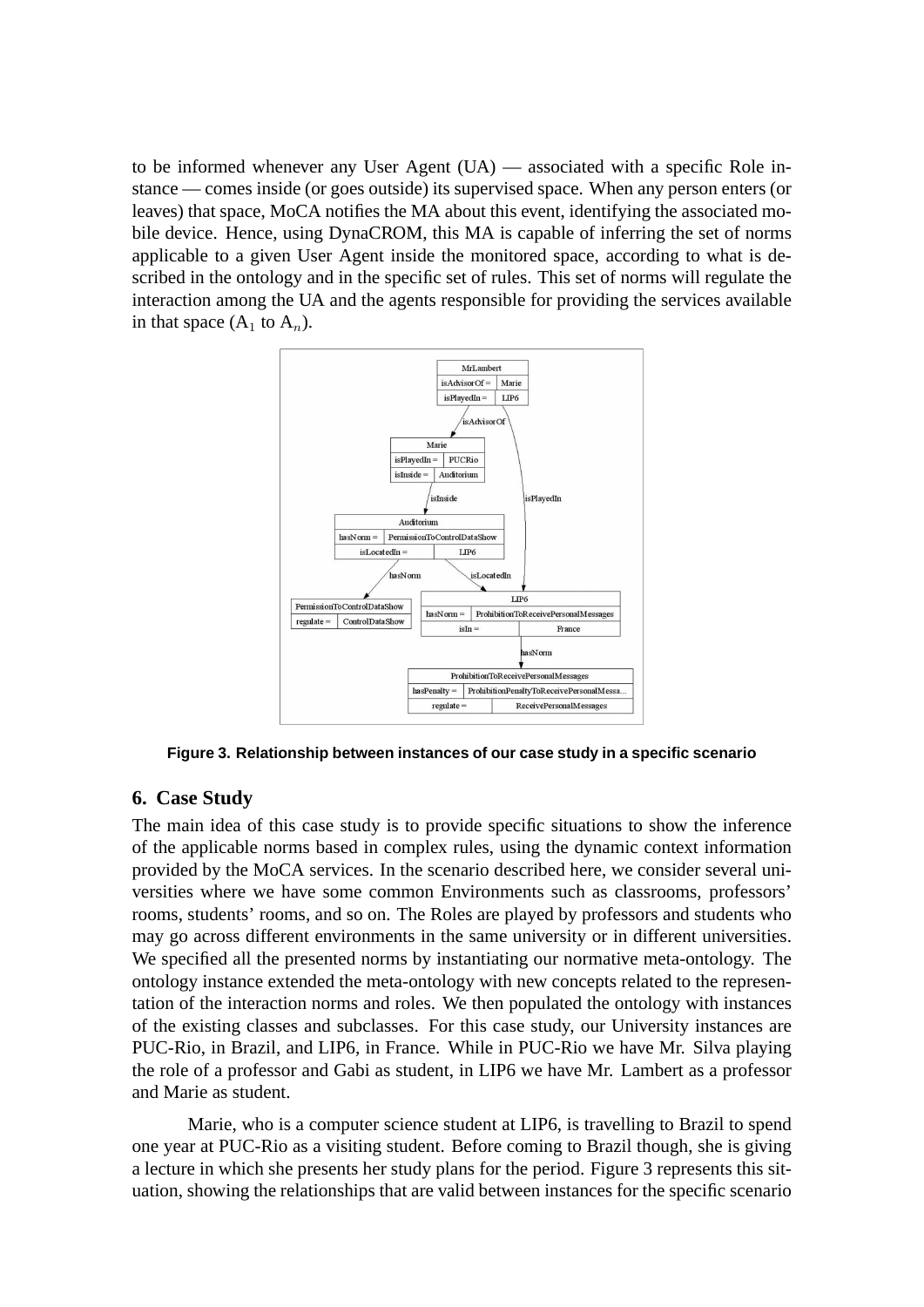we described. As we see in the figure, Marie *isInside* the Auditorium (instance of Environment), which *isLocatedIn* LIP6 (instance of Organization), and both instances have norms associated specifically to each of them. In our approach, the set of norms applicable to Marie will be composed dynamically, based on rules defined for each environment. We could assume, for example, that being the Auditorium a public space, besides the norms specific for that space all norms defined for LIP6 should be applied. Then Marie would be allowed "to control the datashow", but not allowed "to receive personal messages" while inside the Auditorium.



**Figure 4. Another example showing instances in a second situation**

Supposing that after the lecture, Marie goes up to the room of professor Lambert, her advisor, then we have a different scenario, because the property *isInside* of Marie changes to describe the new situation. Now we have Marie inside the room of prof. Lambert (instance of Environment), which *isLocatedIn* LIP6 (instance of Organization). As shown in Figure 4, other relationships are valid in this situation. Lambert *isAdvisorOf* Marie and *isTheOwner* of that specific room. Thinking of that environment as a private space, we could suppose that the rules that describe the composition of norms in such environment don't include the norms specific for LIP6, and as Lambert is the owner of the room and also the advisor of Marie, all norms that are related to the room would also apply to Marie. Then in this case she would be allowed "to use the printer", to print a report.

In a final example, we consider that Marie went to PUC-Rio, as a visiting student, and is attending a meeting at the room of professor Silva, together with Gabi, a Brazilian student. As shown in Figure 4, in this new scenario, the property *isInside* of Marie, Gabi and Mr. Silva is associated with Mr. Silva's room. In addition, we have that Mr. Silva *isAdvisorOf* Gabi, both Gabi and Mr. Silva roles "are played in" PUC-Rio, and Marie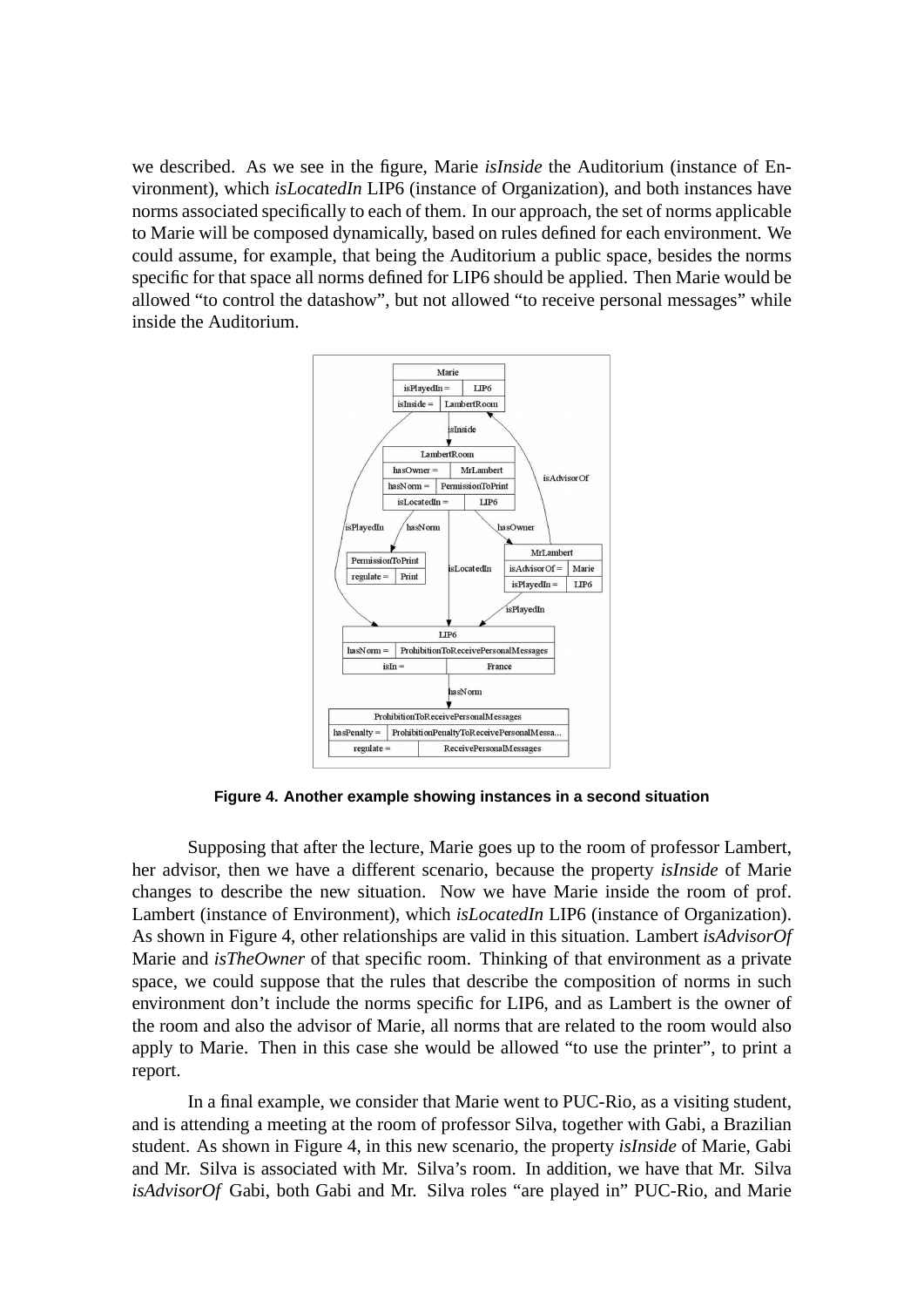*isVisiting* PUC-Rio. For this situation we assume a hypothetical set of rules that state that in a private room the organizational norms apply only for those that are connected to that Organization instance by the property *isPlayedIn*, but the norms of the Environment instance apply to all. As a result, all of them are prohibited "to receive personal messages", but only Gabi and Mr. Silva are allowed "to use the printer".



**Figure 5. Another example showing instances in a third different situation**

# **7. Implementation Status**

Our case study was implemented using Java, the JADE framework, the Jena API and the MoCA/MAX API. Our agents were implemented using the JADE framework. The Jena API was used as a programmatic environment for OWL and as a rule based inference engine, with the rules written following the Jena rule syntax. The MoCA/MAX API was used to implement the subscriptions to the MoCA services. To extend and instantiate the normative meta-ontology the Protégé Editor was used.

More precisally, a normative behavior was implemented for the Monitor Agent using Jena's necessary classes and methods. This behavior makes the agent capable of interpreting the ontology and the rules, both described in files available at a known location. The MA subscribes to MoCA/MAX to be notified whenever a mobile device (running a User Agent associated with a Role instance) enters or leaves the supervised space. Everytime the MA is notified about a UA entering the space, it composes the set of applicable norms executing the normative behaviour.

# **8. Conclusion**

This work proposes a system that applies regulatory mechanisms to coordinate the interaction among heterogeneous entities in an ubiquitous computing scenario. As a norm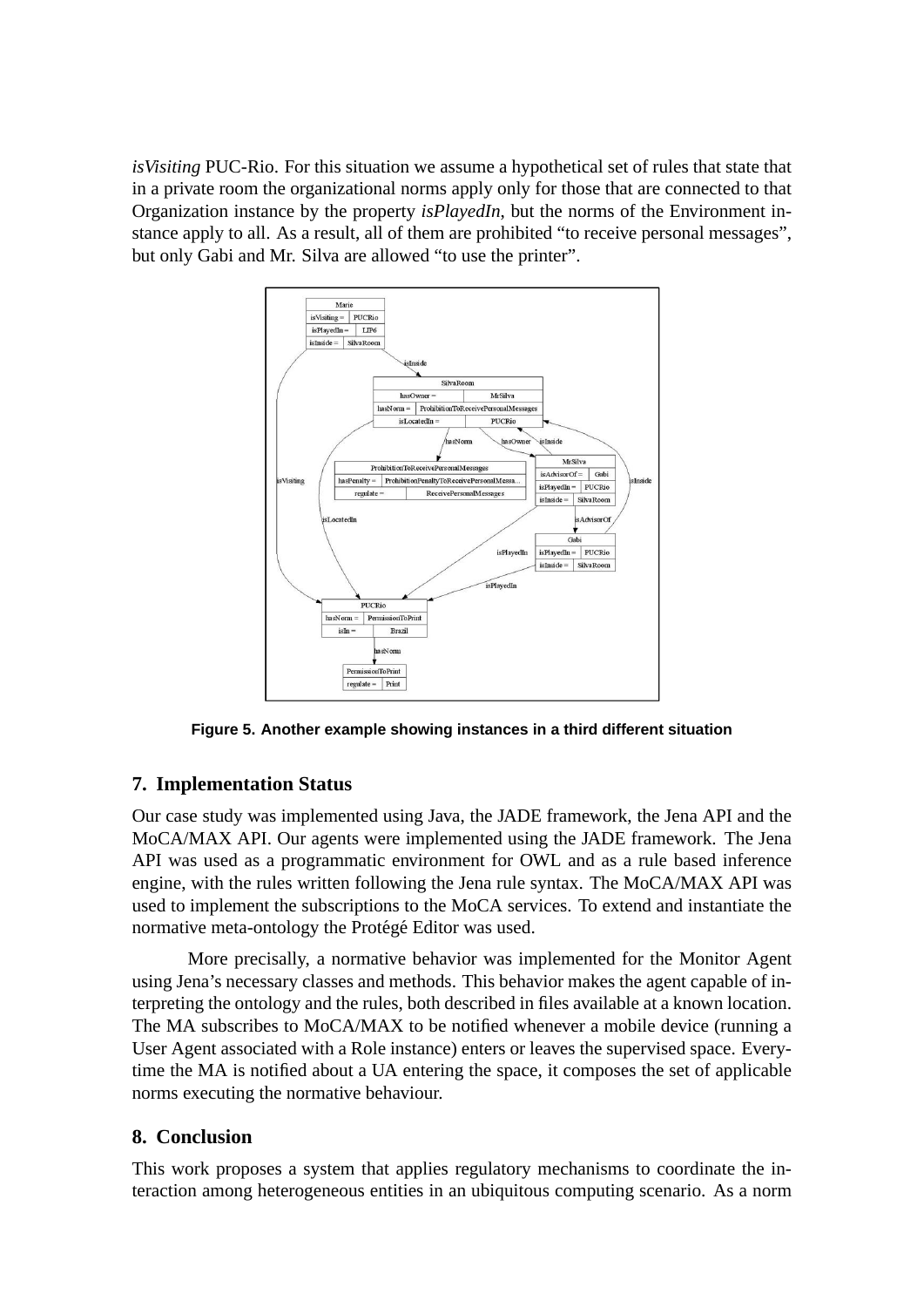model, we used the DynaCROM approach, which provides a regulatory mechanism that supports the dynamic composition of norms based on rules and on context information. This mechanism is flexible, easy to operate, and permits that norms are created, deleted and modified at runtime. For managing the context information necessary to implement this system, we used MoCA architecture and MoCA/MAX extension.

In our norm model we consider four general scopes of norms: Environment, Organization, Role and Interaction. Instances of these regulatory scopes have norms associated with them, and rules of composition describe how these norms are dynamically composed to produce a final set of norms. In our approach, while the Environment scope has a topological semantics, Organization, Role and Interaction scopes account for the social aspects. While current ubiquitous support is mainly concerned with topological aspects, we provided a way of considering the social context and its influence in the entities' interaction process. In systems like Oxygen and Aura, for instance, it is only possible to adapt ubiquitous services to the location and the preferences of the users. On the other hand, using our approach we are able to define complex rules that will determine norms of adaptation depending not only on the topological context (location, for instance), but also on all the instances involved in a given situation and the relationship among them. This is what we highlight as the main contribution of our work.

A small scenario was introduced and implemented as a first example for illustrating and testing our approach. We are currently expanding our scenario, and will start conducting real experiments with physical mobility. We also plan to refine the integration of our architecture with an agent architecture, such as BOID [Broersen et al. 2001] or JADEX [Pokahr et al. 2003], and also alternatively with an external mediator architecture, such as XMLaw [Paes et al. 2004] or LGI [Minsky and Ungureanu 2000].

It is important to mention that some conflict may arise when composing a final set of norms using norms belonging to different scopes. However, we didn't deal with this matter in this paper, letting the subject to be analysed in further studies.

#### **References**

- Bakan, J. (2003). The Corporation, film directed by Mark Achbar, Jennifer Abbott and Joel Bakan. Big Picture Media Corporation.
- Bellifemine, F., Poggi, A., and Rimassa, G. (2001). JADE: a FIPA2000 compliant agent development environment. In *AGENTS '01: Proceedings of the fifth international conference on Autonomous agents*, pages 216–217.
- Broersen, J., Dastani, M., Hulstijn, J., Huang, Z., and van der Torre, L. (2001). The BOID architecture: conflicts between beliefs, obligations, intentions and desires. In *Proceedings of the International Conference on Autonomous Agents*.
- Felicíssimo, C., Choren, R., Briot, J.-P., and Lucena, C. (2006a). Supporting regulatory dynamics in open MAS. In *Proceedings of AAMAS06 - Workshop on Coordination, Organization, Institutions and Norms in Agent Systems (COIN-06)*.
- Felicíssimo, C. and Lucena, C. (2005). An approach to regulate open multi-agent systems based on a generic normative ontology. In *Proceedings of the 1st Workshop on Software Engineering for Agent-oriented Systems (SEAS 2005)*.